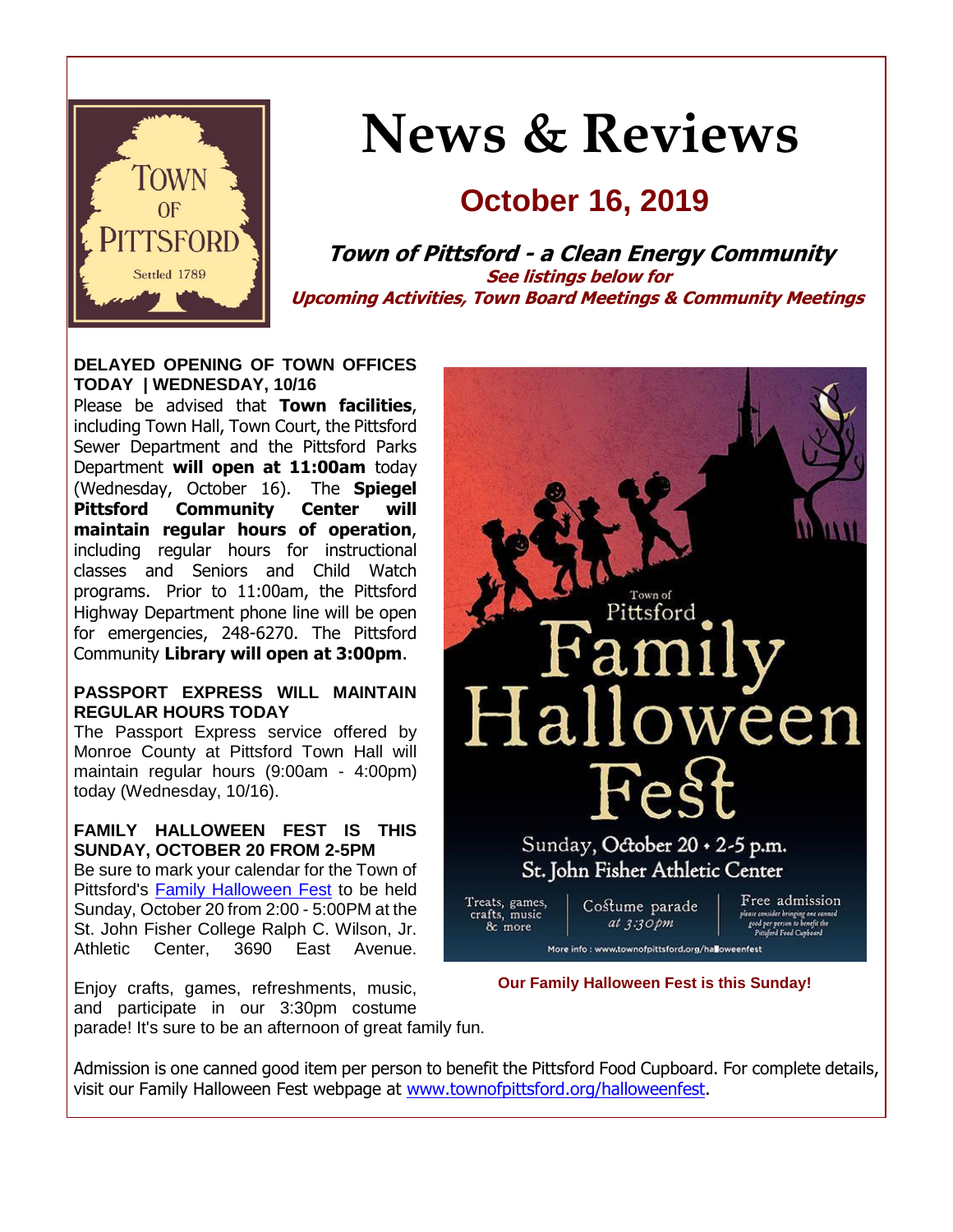#### **TOWN IS AN AUTISM FRIENDLY COMMUNITY**

#### **Autism Council recognizes Town's commitment to autism awareness and inclusion**

At its meeting on Tuesday night (October 15), the Pittsford Town Board adopted a proclamation declaring the Town of Pittsford an Autism Friendly® Community and announced an ongoing partnership with the [Autism Council of Rochester.](http://r20.rs6.net/tn.jsp?f=001A81OFZGGPkkYAIe6W4GjiPqkrxdGHUxPY2VA87VwFAio0w3lmV-dMCJf1acaWnB8rlmcZMlKuj6sEc17FYDA3QznRsH80mLPeML3pBxRM0dQQG4YjpjaGq__AHJ9b01zNVQs-dglARl2yPwgLjQHKLaPBUuaOa5toQYmn8401Kt4bmH2TmJfaILCigu5dg36QVZs0iC8PzmWWuvqkGHSICFylWmXbjJ-qELSeu9Q9dmmVT3tdnSBv54eKo846kxN6xTQ1cHWPnayWDOtmwFqfkx5YMBZRVNcLTMIKuAKrjk=&c=of_ph3m2qk5GBOrWpZqgqLr2iygaG6kiPdxIcM-3TZEznL60BEc8vg==&ch=orN0xwIi7sgC-bxj9aNW0ULdFeJ-G13M6dKz34yW7b-GbJdHNRbi_A==) Becoming an Autism Friendly® Community underscores Pittsford's long-held dedication to inclusivity and will help foster a better understanding of autism in our community and beyond.



**Town staff members participate in Autism Friendly training.**

#### Through this designation, the Town

recognizes and celebrates the value those who are differently abled bring to our community. The Town is committed to serving and supporting those living with autism and assisting their families. The partnership with The Autism Council of Rochester is an indispensable resource and was cultivated by Deputy Town Supervisor Kate Bohne Munzinger as the Town Board lead for this initiative.

The specialized training Library, Recreation and other Town staff have received from the Autism Council of Rochester is invaluable and will be ongoing. The Town looks forward to continuing work in this important endeavor by embracing the 8 Pillars of Performance for Autism Friendly® Communities - training resources; community partnerships; safety, health and accessibility; caring and connection; commitment and change; inclusion opportunity; program choices; and communication. [Find further information here.](http://r20.rs6.net/tn.jsp?f=001A81OFZGGPkkYAIe6W4GjiPqkrxdGHUxPY2VA87VwFAio0w3lmV-dMCJf1acaWnB84tE-kIkjATYoYGbgZcbTsJRhGW1YUEjcFsRti1kwSxUcMisfltMrUpzOBH1haVCgI85wJ_GFTbFlSyxupde27dxOm0K-UL8knevZfjrqg7MZT0MNMldilRxML96ykJoqdgflE6qjAK4AwWe0iiMuaTK63Q2PUfoLpqWF27eSdg-r8HaLvgDuoe__cKiMyCirdToQJL-lIvdvsfsRMSjoOse4S48WyZeZ1zWoQHokhOtgf-CHm8bAmFMdDwJJb285w6w3GduOkpIfCy187S-B5RjnRYe2T_mhMI8oKRsPVjPnlku416ocxPIKiYT_do2HZqRJc3KZMtA=&c=of_ph3m2qk5GBOrWpZqgqLr2iygaG6kiPdxIcM-3TZEznL60BEc8vg==&ch=orN0xwIi7sgC-bxj9aNW0ULdFeJ-G13M6dKz34yW7b-GbJdHNRbi_A==)

#### **SENIOR CENTER HALLOWEEN LUNCHEON IS THIS TUESDAY, 10/22**

Seniors, join us at the VanHuysen Community Room for our Halloween Luncheon on Tuesday, October 22 at 12noon, featuring a Library presentation about Overdrive eBooks and a spookily delicious lunch by Chef Julie. If you'd like, wear a costume or black and orange to get into the Halloween spirit! Cost is \$6 per person and advance registration is required. For more information or to register, stop by Senior Programs office at the Spiegel Pittsford Community Center or call 248-6235. The Pittsford Community Center is located at 35 Lincoln Avenue. [To learn more about all of our wonderful programs for seniors visit our Seniors](http://r20.rs6.net/tn.jsp?f=001A81OFZGGPkkYAIe6W4GjiPqkrxdGHUxPY2VA87VwFAio0w3lmV-dMBbFiNqJuD8mLci4gEahgDIXY4ry2LeVRh3uRpEa2UggYqifD4A5nu0Y_1MsYfd96xrICNGXMbE1fg8ZAJc7suHjDRn2x9jf-MYfct--HepyRelAjrROpUPUArXxzSmhL74eXJszksrLsDEmAwec5HC3ELvcntHKEDWNTR1rx6IulInZbdr3eNgZW67Dw930fyqrrwSkZ78iGMOjYs3zW5gkKbTG1cukPvxw5RLyH6Bsvn9m7GLYQI-ue41ApLA_HVk-tBzPd6hr&c=of_ph3m2qk5GBOrWpZqgqLr2iygaG6kiPdxIcM-3TZEznL60BEc8vg==&ch=orN0xwIi7sgC-bxj9aNW0ULdFeJ-G13M6dKz34yW7b-GbJdHNRbi_A==) [web page.](http://r20.rs6.net/tn.jsp?f=001A81OFZGGPkkYAIe6W4GjiPqkrxdGHUxPY2VA87VwFAio0w3lmV-dMBbFiNqJuD8mLci4gEahgDIXY4ry2LeVRh3uRpEa2UggYqifD4A5nu0Y_1MsYfd96xrICNGXMbE1fg8ZAJc7suHjDRn2x9jf-MYfct--HepyRelAjrROpUPUArXxzSmhL74eXJszksrLsDEmAwec5HC3ELvcntHKEDWNTR1rx6IulInZbdr3eNgZW67Dw930fyqrrwSkZ78iGMOjYs3zW5gkKbTG1cukPvxw5RLyH6Bsvn9m7GLYQI-ue41ApLA_HVk-tBzPd6hr&c=of_ph3m2qk5GBOrWpZqgqLr2iygaG6kiPdxIcM-3TZEznL60BEc8vg==&ch=orN0xwIi7sgC-bxj9aNW0ULdFeJ-G13M6dKz34yW7b-GbJdHNRbi_A==) 

The Town of Pittsford's Community Center is located at 35 Lincoln Avenue. To learn more about all of our wonderful programs for seniors [click here to visit the Seniors page](http://r20.rs6.net/tn.jsp?f=001A81OFZGGPkkYAIe6W4GjiPqkrxdGHUxPY2VA87VwFAio0w3lmV-dMBbFiNqJuD8mLci4gEahgDIXY4ry2LeVRh3uRpEa2UggYqifD4A5nu0Y_1MsYfd96xrICNGXMbE1fg8ZAJc7suHjDRn2x9jf-MYfct--HepyRelAjrROpUPUArXxzSmhL74eXJszksrLsDEmAwec5HC3ELvcntHKEDWNTR1rx6IulInZbdr3eNgZW67Dw930fyqrrwSkZ78iGMOjYs3zW5gkKbTG1cukPvxw5RLyH6Bsvn9m7GLYQI-ue41ApLA_HVk-tBzPd6hr&c=of_ph3m2qk5GBOrWpZqgqLr2iygaG6kiPdxIcM-3TZEznL60BEc8vg==&ch=orN0xwIi7sgC-bxj9aNW0ULdFeJ-G13M6dKz34yW7b-GbJdHNRbi_A==) on the Town website or read our [Seniors program info brochure online.](http://r20.rs6.net/tn.jsp?f=001A81OFZGGPkkYAIe6W4GjiPqkrxdGHUxPY2VA87VwFAio0w3lmV-dMIB_XTCpKRe1zlh-vL7TZ4ODtA_Fpv2HqqK5dMvHhuj-FouMN69ePqOWTy54Z_vCjcvUZ73H0FqIWz3C4xl5GsPmDKo4h7lGzc0u-ELUzhOhfzORYYBMb4DcAqqJK-jXFzwZIie8_vC_7OSp_B5TMuyVje0WVkTcAkPVJUuir1ZhUlojiOwihkSblPJaULnlWI3M7WqXQeh8d2TzCF2ImX7LrNkwSXtbW2M72Q8X5OAddmd8eePYAaLakI3iL4jvv0KGvJx5zWC_lHDWSx1Ga6O8LhlBoZJvpUx8tKpU1pl2q8z3E65tE9LYCFaf6swtMB-azHWrVhqD&c=of_ph3m2qk5GBOrWpZqgqLr2iygaG6kiPdxIcM-3TZEznL60BEc8vg==&ch=orN0xwIi7sgC-bxj9aNW0ULdFeJ-G13M6dKz34yW7b-GbJdHNRbi_A==) 

#### **LIBRARY FRIENDS FALL BOOK SALE IS THIS WEEKEND - OCTOBER 18 - 20**

The annual [Friends of Pittsford Library Fall Book Sale](http://r20.rs6.net/tn.jsp?f=001A81OFZGGPkkYAIe6W4GjiPqkrxdGHUxPY2VA87VwFAio0w3lmV-dMBCzEPRzra6CYXWoDdpdbyjY37OSW41-pCz4bOzesbfe1rAiX9XYqtB_hnYtiSsj0djf9WzofgxYpj6xgYW6qaOlc7TNckiWj2Nnh4UTlxMsvaIVYyohj5Z_OeAMtLl1zboIO9WzJrvpMnLfFckW8XYBR1KcByST0k_jej1XWdmEPUZYrVUBEn6dWT3uGEneerzk2KfM9SG_dIuXhGnPYpNJqGjt9G-_BkHKiWUyHjPk_AGkv20PRu01C5qdWWcE5Q==&c=of_ph3m2qk5GBOrWpZqgqLr2iygaG6kiPdxIcM-3TZEznL60BEc8vg==&ch=orN0xwIi7sgC-bxj9aNW0ULdFeJ-G13M6dKz34yW7b-GbJdHNRbi_A==) kicks off this Friday, October 18 from 5:00 - 8:30PM for members. If you are not a member, you can join at the door! The sale opens to the public on Saturday, 10/19 from 10:00AM - 5:00PM. On Sunday, 10/20 from 10:00AM - 4:00PM, all books will be half price. The book sale will close briefly at 4:00PM on Sunday and re-open from 4:30 - 5:00PM when children 12 & under with a parent or guardian may fill one bag per family (young adult & children's books only) for \$3; all other book lovers can fill a bag for \$3 from 5:00 - 6:00PM. Credit card payments will be accepted. For more information call the Library at (585) 248-6275 or visit the Friends of Pittsford Library website at [www.pittsfordlibraryfriends.com.](http://r20.rs6.net/tn.jsp?f=001A81OFZGGPkkYAIe6W4GjiPqkrxdGHUxPY2VA87VwFAio0w3lmV-dMKVffdacoSkg7FFERl1D9U61Xh9vBA4vakFz6L9szyP2JVYj6SZfcAWGSqjlstbE8sFUOE8-26vhJ_9ELIyMBi_Y9GNEIT1DzlOiPXoSjsrZZWHI2PDiRvJ4lhC1ympD1VgCZ_uEUc7GD0k2nWlfSUsEShi5wI3Z-5kzciwAIWLBxJ8suMVEz64ojZRplbVRR_Lq7M_I5BUBf7WiMSwTtxpu9Hs7EmeR1kX2L-UdyLQ9VeN9_HLvngId5p8CorRiLw==&c=of_ph3m2qk5GBOrWpZqgqLr2iygaG6kiPdxIcM-3TZEznL60BEc8vg==&ch=orN0xwIi7sgC-bxj9aNW0ULdFeJ-G13M6dKz34yW7b-GbJdHNRbi_A==) Remember - **all proceeds go to benefit the Pittsford Community**  Library - so be sure to save the dates and stop by to do some shopping if you can!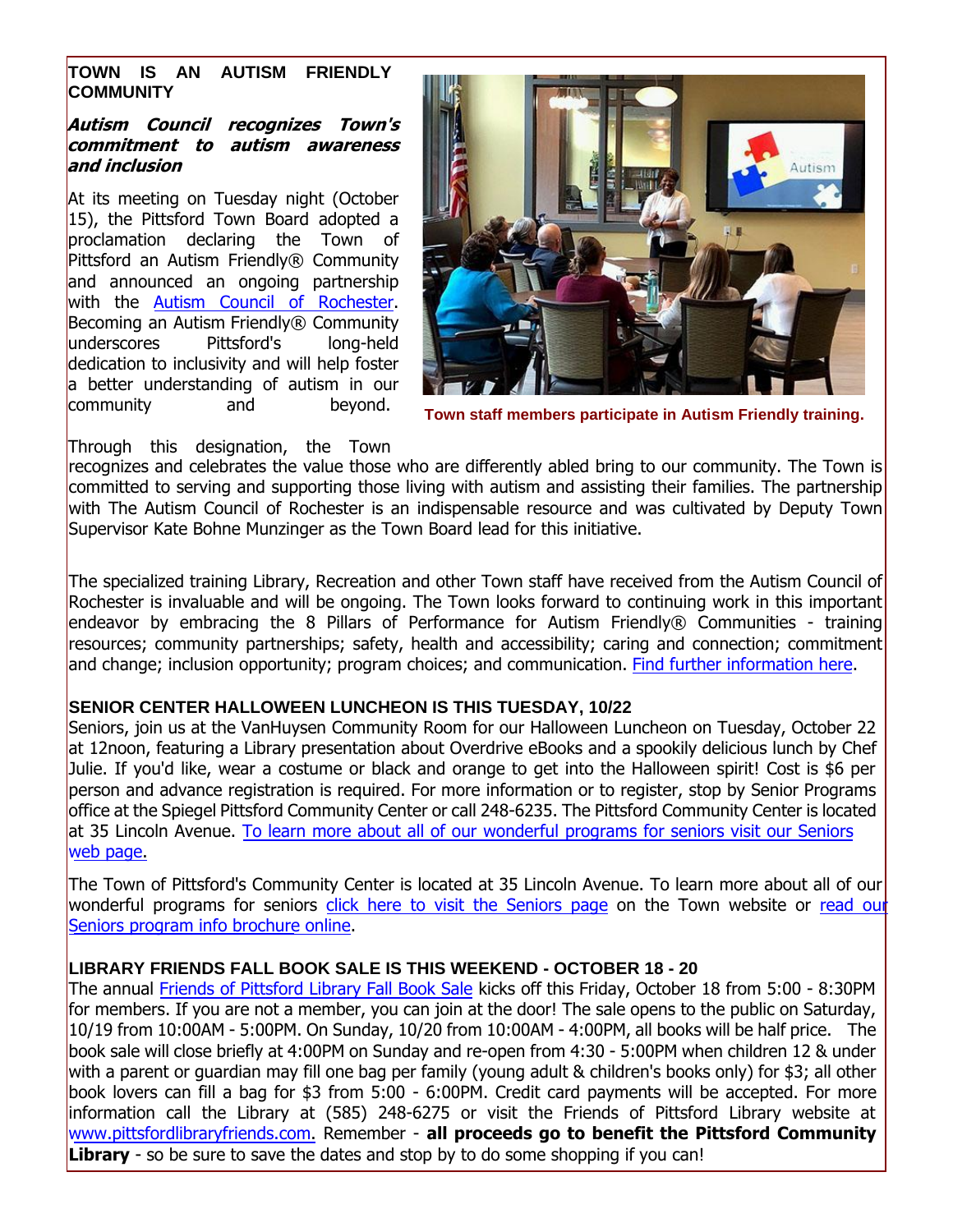#### **REGISTER WITH MONROE COUNTY TO ACCESS PITTSFORD TOWN DOG PARK Dogs must be licensed before registering**

Pittsford's first-ever dog park is now open and features two off-leash areas, one each for large and small dogs. Dogs have access to play structures and water fountains and owners can relax on benches and use picnic tables under shade trees. The facility includes a dog wash station to hose off muddy paws and coats. The park is located on the Town's trail system.

**Please note NYS law requires that dogs must be licensed in their home municipality.** Pittsford residents can license their dog/s with the Town Clerk at Town Hall, 11 South Main Street; find licensing information at [www.townofpittsford.org/dog\\_licensing.](http://r20.rs6.net/tn.jsp?f=001A81OFZGGPkkYAIe6W4GjiPqkrxdGHUxPY2VA87VwFAio0w3lmV-dMDWCNoDhnsSAFO-AumaRisFISGCm_OPCE7djFsJ5kM_z7gezNsNV2D17Hzl2y1BYiQ9rz7iBctBdEquwdf7Deejok_NZn78xU0RTM3zxu24CNQ2TOeQqQUcndNBq-uRVxtIT4tKodshoDXZbNNwbTPrvY8c7nk6jk83CgtIiErowZk2CqZDoOAhsGWrsw7Mcu7bu48D_RpO19CCQqT1AGPeVNDdDJV7mWCd4zDKK0FMSZPpjP5ZAJGoih8J4xq9VjOs1AShoskCp&c=of_ph3m2qk5GBOrWpZqgqLr2iygaG6kiPdxIcM-3TZEznL60BEc8vg==&ch=orN0xwIi7sgC-bxj9aNW0ULdFeJ-G13M6dKz34yW7b-GbJdHNRbi_A==) Dogs must be licensed before they can be registered with the County to participate in the Dog Park system.

To register your licensed dog for access to the Pittsford Town Dog Park and other Monroe County Dog Parks:

- Visit the Monroe County Parks Department, Monday Friday (year-round) from 8:30am 4:30pm, at 171 Reservoir Avenue, Rochester, NY, 14620. There is plenty of free, off-street parking at this location.
- Bring a copy of a currently valid license for each dog showing the owner's address and a current rabies vaccination certificate for each dog from a veterinarian or clinic.
- Registration is \$24 per dog annually. Payment is by check, credit or debit card, money order or with cash. There is a \$1.00 service charge for payment by credit or debit card. All fees collected go to the Dog Park Trust Fund and are devoted solely to dog park maintenance.

The Pittsford Town Dog Park is located at 34 East Street and is open year-round from 7:00am until dusk. Find registration info on the County website at [https://www2.monroecounty.gov/parks-DogParks.php.](http://r20.rs6.net/tn.jsp?f=001A81OFZGGPkkYAIe6W4GjiPqkrxdGHUxPY2VA87VwFAio0w3lmV-dMDWCNoDhnsSAkClN-monlr5zXJlSEUKUPHYS3qJOJbCjI48RtkidiTeu7fXLhTLJtesLkMYp8ZDC5O6n5tL5_jFSR2tsPMlP86IfM-IHvXLSVV9RWnDxRNc6jbbMBYtr7A_73ZIb2PaOTl7db-LmXL97NFf769bCLAA0tXCjW1Us4Nm41lQXajGd7RbEQ02Kw-BtK40lIN0D8t7i7Q6gUaQeJLCB_XAIAFQA6Trz1yoW12cSf1uoOfZL5tE0pA6UsI0gaBYYH2gM&c=of_ph3m2qk5GBOrWpZqgqLr2iygaG6kiPdxIcM-3TZEznL60BEc8vg==&ch=orN0xwIi7sgC-bxj9aNW0ULdFeJ-G13M6dKz34yW7b-GbJdHNRbi_A==)

**PTSA SUPER SALE IS 10/19-27, VOLUNTEER PRE-SALE 10/22 | DONATIONS THIS WEEKEND** The 56th annual Pittsford District [PTSA Super Sale](http://r20.rs6.net/tn.jsp?f=001A81OFZGGPkkYAIe6W4GjiPqkrxdGHUxPY2VA87VwFAio0w3lmV-dMIB_XTCpKRe1pN50yDTiW_6tabkB65MV32k7Xb-d2KyhstdEE2CD3IBvMkVIgO5V7_9uYq6Wg0wLet4sAx5Ygv5BO3BuprUmb1HePy_-rv1jUM-n4fctq2cRbe9a2FFXNTEwSK9SGXCoLfr-dAyuu7k5Abo8bZoRD7mIbGM0JfTDRnlffMuL8C1WUv9Un1ascDxcPN9jhjryTXIPznaVypM8IGbPdvnnkUOk0l1ZiNHTuIv5-rtFT2zq7xkqoGBtTg==&c=of_ph3m2qk5GBOrWpZqgqLr2iygaG6kiPdxIcM-3TZEznL60BEc8vg==&ch=orN0xwIi7sgC-bxj9aNW0ULdFeJ-G13M6dKz34yW7b-GbJdHNRbi_A==) will be held October 19-27 at Pittsford Mendon High School (472 Mendon Road). Sale volunteers can shop at the pre-sale on Tuesday, 10/22; the public sale begins on Wednesday, 10/23. **Donation drop-offs will be accepted this weekend** (10/19-20). Community members are welcome to **donate**, **volunteer** and **shop**!

The sale hours are 9:00AM - 7:00PM Wednesday through Friday, (10/23-25) and 9:00AM - noon on Saturday, 10/26. Thursday and Friday are both half-price days. Saturday features the Bag it/Let's Make a Deal sale. There will be a wide range of items for sale - for complete information on donating, volunteering and shopping, see the PTSA Super Sale page [www.pittsfordptsa.net/super-sale.](http://r20.rs6.net/tn.jsp?f=001A81OFZGGPkkYAIe6W4GjiPqkrxdGHUxPY2VA87VwFAio0w3lmV-dMIB_XTCpKRe1pN50yDTiW_6tabkB65MV32k7Xb-d2KyhstdEE2CD3IBvMkVIgO5V7_9uYq6Wg0wLet4sAx5Ygv5BO3BuprUmb1HePy_-rv1jUM-n4fctq2cRbe9a2FFXNTEwSK9SGXCoLfr-dAyuu7k5Abo8bZoRD7mIbGM0JfTDRnlffMuL8C1WUv9Un1ascDxcPN9jhjryTXIPznaVypM8IGbPdvnnkUOk0l1ZiNHTuIv5-rtFT2zq7xkqoGBtTg==&c=of_ph3m2qk5GBOrWpZqgqLr2iygaG6kiPdxIcM-3TZEznL60BEc8vg==&ch=orN0xwIi7sgC-bxj9aNW0ULdFeJ-G13M6dKz34yW7b-GbJdHNRbi_A==)

#### **REMINDERS**

#### **ASL INTERPRETER AT TOWN BOARD MEETINGS**

The Town of Pittsford provides an American Sign Language interpreter at every meeting of the Pittsford Town Board, to interpret for those who need this service.

#### **UPCOMING COMMUNITY ACTIVITIES IN PITTSFORD**

- [Women's Club of Pittsford "Bunco 4 -](http://r20.rs6.net/tn.jsp?f=001A81OFZGGPkkYAIe6W4GjiPqkrxdGHUxPY2VA87VwFAio0w3lmV-dMHTYh5ATUGiG9QgSc-8huUAaCb5nlvECje_UBYIDROeYnuNMBvLPIiHURZsXBn0pniGKsoNnKFFbO8LPvFcXLBXq2tgCIhgE-Wn8YVvF5rZJt9uwRI_4u41Gua7OOuDa0G9Xy1qX4QC_DSTVip_IGl_F1dslEdUNuNLBpw6EZIs6GxakSbvVkR-sLU86SDGBwyri0SCiC0Q0tA-0fhB18J55gEj2gcU2tL0bXxiYimJzRJe3THh1pPPgcPGWWSVMeg==&c=of_ph3m2qk5GBOrWpZqgqLr2iygaG6kiPdxIcM-3TZEznL60BEc8vg==&ch=orN0xwIi7sgC-bxj9aNW0ULdFeJ-G13M6dKz34yW7b-GbJdHNRbi_A==) Support Local Non-Profit Agencies" event, Thursday, 10/17,
	- 5:30pm, Midvale Country Club; buffet salad bar, soup and dessert, cash bar, bunco and raffles. Tickets must be purchased in advance, registration deadline is 10/8; tickets and more info at [www.womensclubofpittsford.org.](http://r20.rs6.net/tn.jsp?f=001A81OFZGGPkkYAIe6W4GjiPqkrxdGHUxPY2VA87VwFAio0w3lmV-dMHTYh5ATUGiG9QgSc-8huUAaCb5nlvECje_UBYIDROeYnuNMBvLPIiHURZsXBn0pniGKsoNnKFFbO8LPvFcXLBXq2tgCIhgE-Wn8YVvF5rZJt9uwRI_4u41Gua7OOuDa0G9Xy1qX4QC_DSTVip_IGl_F1dslEdUNuNLBpw6EZIs6GxakSbvVkR-sLU86SDGBwyri0SCiC0Q0tA-0fhB18J55gEj2gcU2tL0bXxiYimJzRJe3THh1pPPgcPGWWSVMeg==&c=of_ph3m2qk5GBOrWpZqgqLr2iygaG6kiPdxIcM-3TZEznL60BEc8vg==&ch=orN0xwIi7sgC-bxj9aNW0ULdFeJ-G13M6dKz34yW7b-GbJdHNRbi_A==)
- [Friends of Pittsford Library Fall Book Sale](http://r20.rs6.net/tn.jsp?f=001A81OFZGGPkkYAIe6W4GjiPqkrxdGHUxPY2VA87VwFAio0w3lmV-dMKVffdacoSkgdX7SocDLe-Zj7QNzpfwdnuFxOMlf4-OPI3ZOyVNNwsOe51YTYqV0fbEvGbEpBnQrhMKoYzt-n3sn1L4sWeeWfivxVf0GBXUM-HpHHr7AePrTYVdEPO-BSY4IY1smBcU6oBVSLn__21Jq93FHc_0gKezyWf_Cv51bYGcHB__bOeqwhlcj_jRtjza5eRqYV57B8moNLbFt50_nOpMQxKRVLJyScVs4YQCB3DNkPBEcH257Rd-o9Qtwal0uw1UDtsn6&c=of_ph3m2qk5GBOrWpZqgqLr2iygaG6kiPdxIcM-3TZEznL60BEc8vg==&ch=orN0xwIi7sgC-bxj9aNW0ULdFeJ-G13M6dKz34yW7b-GbJdHNRbi_A==) books, games, DVDs, & CDs at great prices, credit cards accepted; **Friday**, 10/18, 5:00 - 8:30pm (members only, join at the door for only \$5, \$3 for youth under 18 and ages 60+), open to public **Saturday**, 10/19, 10:00am - 5:00pm, **Sunday**,